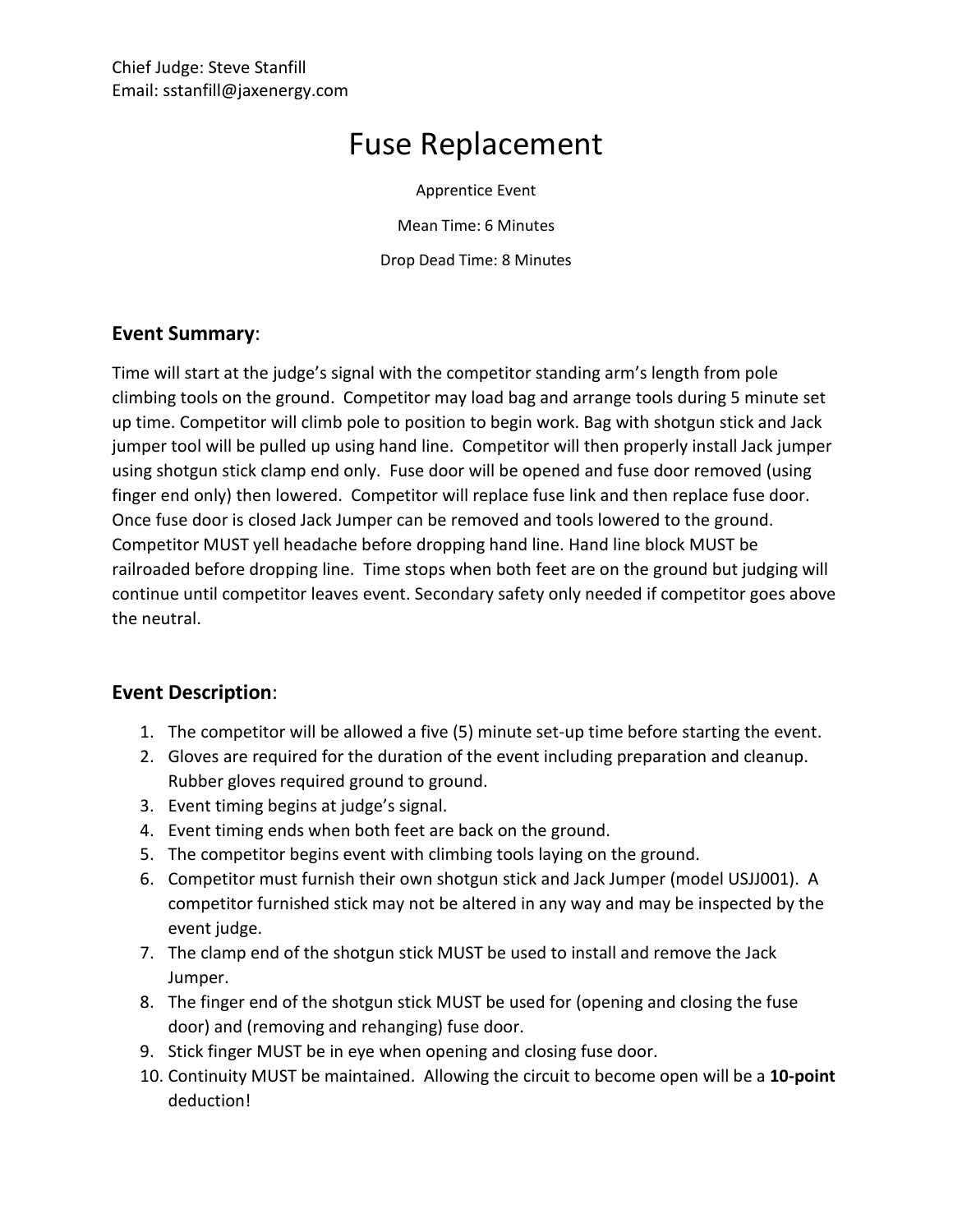## **Materials:**

- Shotgun stick and Jack Jumper (competitor must bring own)
- Extra Jack Jumpers will be available if needed
- Hand line and stick bag (competitor must bring own)
- New fuse will be by competitor (fuse must have one-piece washer)